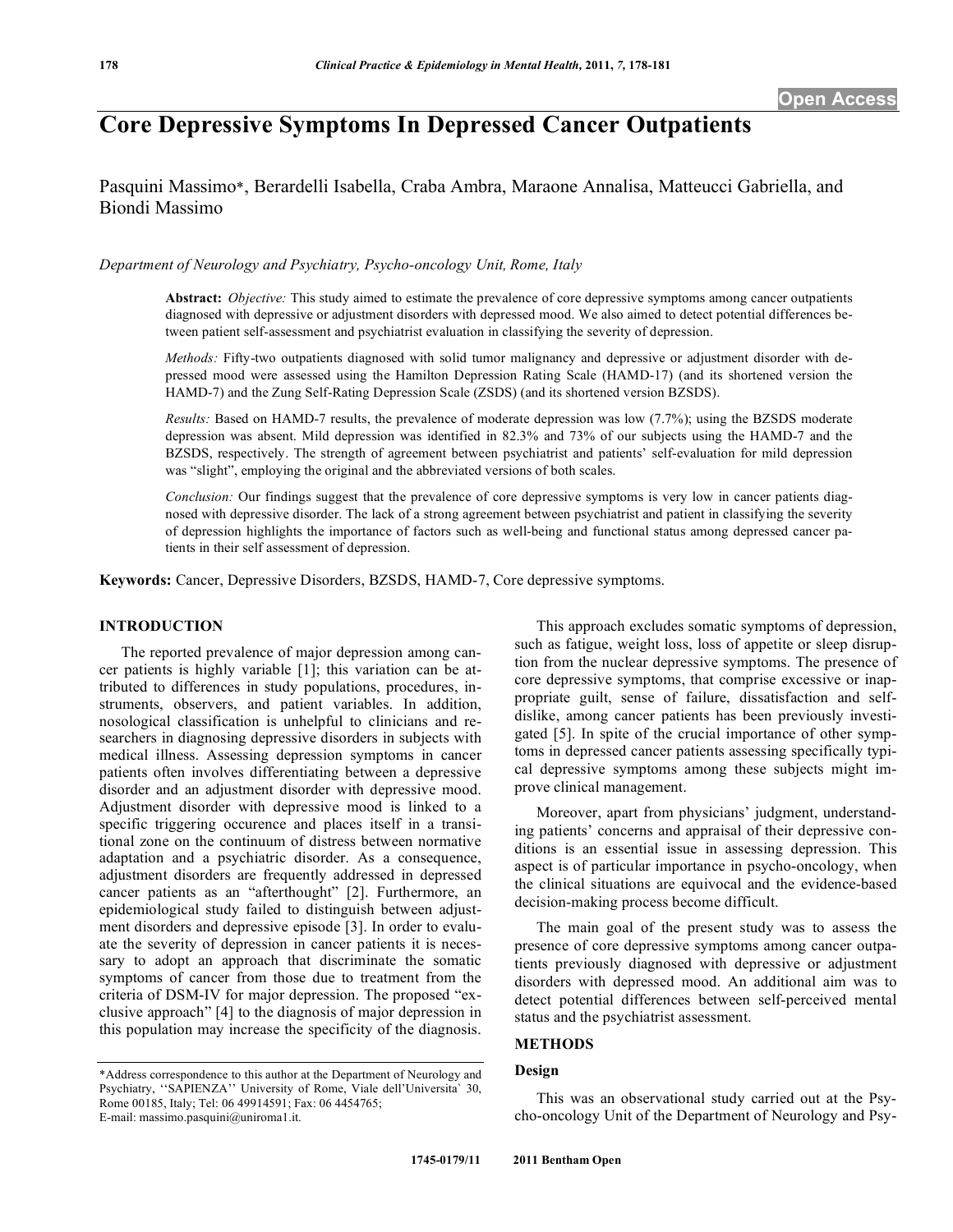# **Table 1. Patient Characteristics**

| N                                       | 52                                                                                                                                          |
|-----------------------------------------|---------------------------------------------------------------------------------------------------------------------------------------------|
| AGE, YEARS, MEAN (SD)                   | $54.63 \pm 11.3$                                                                                                                            |
| GENDER, M/F                             | M 14 (26.9%)<br>$F38(73.1\%)$                                                                                                               |
| MARITAL STATUS,<br>N(%)                 | Single 5 (9.6%)<br>Married 35 (67.3%)<br>Separate/Divorced 6 (11.5%)<br>Widowed 6 (11.5%)                                                   |
| EDUCATIONAL STATUS,<br>N(%)             | Primary School 8 (15,4%).<br>Middle School 16 (30.8%)<br>Graduate 19 (36.5%)<br>Degree 9 (17.3%)                                            |
| OCCUPATION,<br>N(%)                     | Retired 15 (28.8%)<br>Employee 16(30.8%)<br>Privately employed 7 (13.5%)<br>Not working 3 (5.8%)<br>Housewife $8(15.4\%)$<br>Other 3 (5.8%) |
| TIME SINCE CANCER<br>DIAGNOSIS (MONTHS) | N(%)                                                                                                                                        |
| 0-3 MONTHS                              | $10(19.2\%)$                                                                                                                                |
| 3-6 MONTHS                              | $7(13.5\%)$                                                                                                                                 |
| 6-12 MONTHS                             | $10(19.2\%)$                                                                                                                                |
| 12-24 MONTHS                            | $8(15.4\%)$                                                                                                                                 |
| <b>MORE THAN 24 MONTHS</b>              | 17 (32.7%)                                                                                                                                  |
| <b>STAGE</b>                            | N(%)                                                                                                                                        |
| $\boldsymbol{0}$                        | $3(5.8\%)$                                                                                                                                  |
| I                                       | $7(13.5\%)$                                                                                                                                 |
| П                                       | $12(23.1\%)$                                                                                                                                |
| Ш                                       | 13 (25.0%)                                                                                                                                  |
| IV                                      | 17 (32.7%)                                                                                                                                  |
| <b>CANCER LOCATION</b>                  | $N(\%)$                                                                                                                                     |
| <b>BREAST</b>                           | 26 (50.0%)                                                                                                                                  |
| <b>PROSTATE</b>                         | $4(7.7\%)$                                                                                                                                  |
| GASTROINTESTINAL<br><b>TRACT</b>        | $7(13.5\%)$                                                                                                                                 |
| <b>STOMACH</b>                          | $1(1.9\%)$                                                                                                                                  |
| LUNG                                    | $5(9.6\%)$                                                                                                                                  |
| OVARY                                   | $3(5.8\%)$                                                                                                                                  |
| <b>OTHER</b>                            | 6(11.5%)                                                                                                                                    |
| <b>TREATMENT TYPE</b>                   | $Y/N$ $(\%$                                                                                                                                 |
| SURGERY                                 | Yes 46 (88.5%)<br>No 6 (11.5%)                                                                                                              |
| <b>CHEMOTHERAPY</b>                     | Yes 37 (71.2%)<br>No 15 (28.8%)                                                                                                             |
| RADIATION                               | Yes 20 (38.5%)<br>No 32 (61.5%)                                                                                                             |

chiatry of the SAPIENZA University of Rome, between February 2009 and February 2010.

## **Patients**

One rater (MP) assessed outpatients consecutively referred by two different oncology divisions. Inclusion criteria

#### Core Depressive Symptoms In Depressed Cancer Outpatients Clinical Practice & Epidemiology in Mental Health, 2011, Volume 7 179

were: age >18 years, a diagnosis of cancer within the previous five years, and a current diagnosis of depressive disorder (major depressive disorders and dysthymia) or adjustment disorders with depressed mood according to the DSM-IV criteria. Exclusion criteria were: presence of a neurological disorder or cerebral metastases, presence of comorbid psychiatric diagnosis, bipolar disorder, or exposure to psychotropic drugs in the preceding month. Approval from the Hospital Ethical Committees and written informed consent from participants were obtained.

#### *Assessment*

Study assessments were done at the Psycho-oncology Unit during the first visit. All patients were given the selfadministered Zung Self Depressive Scale in the waiting room. All patients were diagnosed according to DSM-IV criteria and blindly assessed by the principal investigator (M.P.), who was the only rater in this study. The HAMD-17 was used to assess the severity of depression. The brief versions, HAMD-7 and BZSDS [6, 7], were employed to detect melancholic symptoms. The HAMD-7 and the BZSDS both focus on the core depressive symptoms of depression, minimizing the anxiety or somatic items. The BZSDS is a 11 version of the well-known ZSDS that limits the somatic items. Psychometrics properties were previously studied for both instruments [6, 7]. In order to assess the severity of core depressive symptoms we employed the suggested cut-off scores for the HAMD-7 (0-3 Normal, 4-12: mild, 13-20: moderate, >20: severe) and for the BZSDS (11-21 Normal, 22-32: mild, 33-38: moderate, 39-44: severe). We also used the suggested cut off scores for the HAMD-17  $(\leq 7:$  normal, 8-17: mild, 18-24: moderate,  $\geq$ 25: severe) and for the ZSDS (20-39: normal, 40-47: mild, 48-55: moderate, 56-80: severe).

# **Statistical Analysis**

We described the frequency distribution of all variables of interest, and estimated their prevalence and 95% confidence intervals. Scores on the HAMD-7 and the BZSDS were classified according to the above mentioned severity criteria. Specificity, sensitivity, positive predictive value, and negative predictive value for ZSDS and BZSDS were calculated. Degree of agreement between patients and psychiatrist were assessed by Cohen's kappa. SPSS for Windows, version 13.0 was used for all analyses.

## **Results**

Of the 63 patients invited to participate, 52 (82%) were enrolled in the study; 11 were not eligible because of their psychiatric diagnoses. Socio-demographic and clinical characteristics are shown in Table **1**. The majority of the subjects were classified as suffering from an adjustment disorder with depressed mood (63.5%); major depressive disorder and dysthymia were diagnosed in 28.9% and 7.6% of patients, respectively (Table **2**). Severe depressive symptoms were absent according to HAMD-7, HAMD-17 and BZSDS while using the ZSDS, 38.5% of patients were classified as having severe depression. Point estimates of core symptoms prevalences and 95% confidence intervals limits are shown in Table **3**.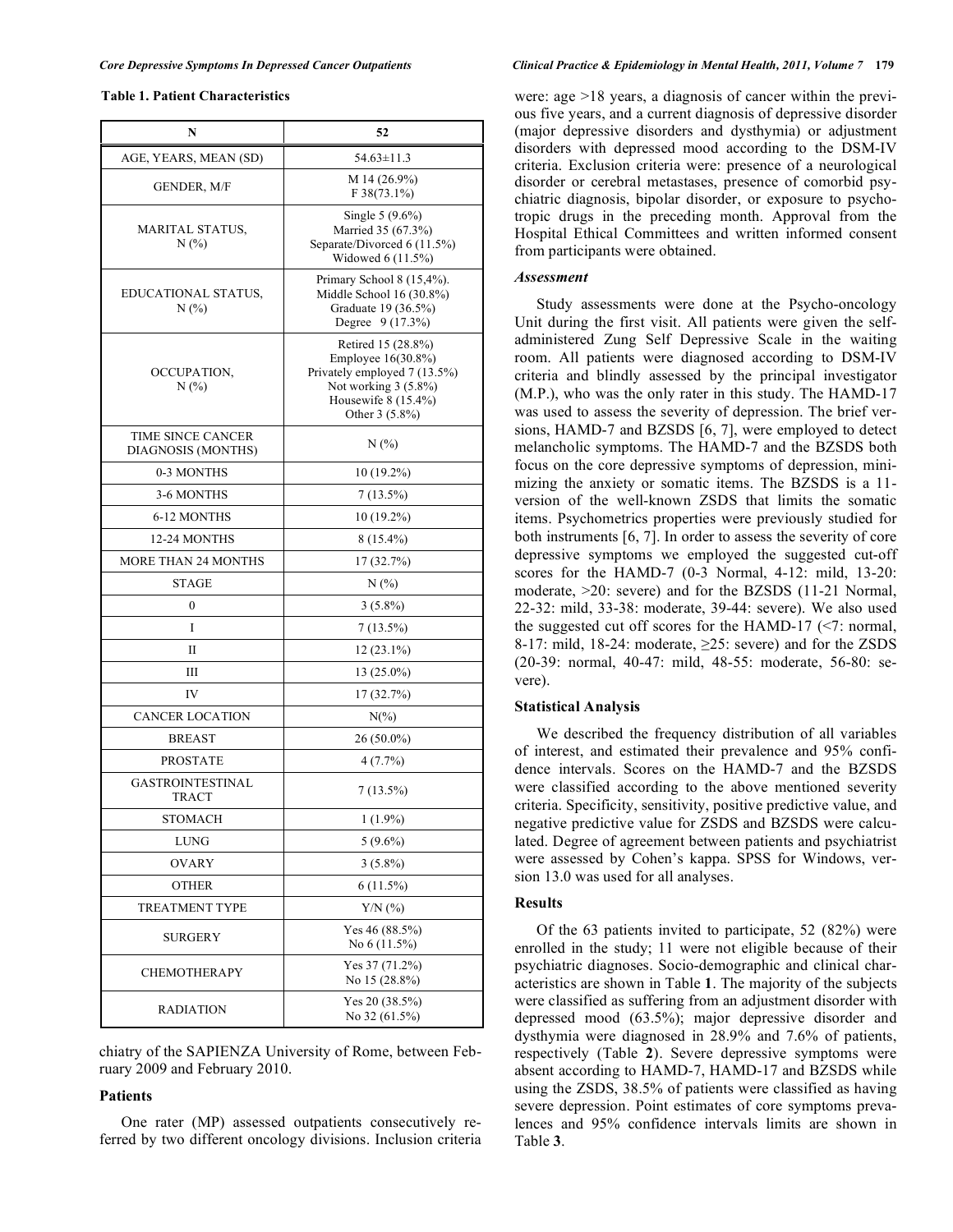**Table 2. Psychiatric Diagnoses and Scores on Measures for Depression Severity**

| ADJUSTMENT DISORDERS WITH<br><b>DEPRESSED MOOD</b> | $33(63.5\%)$  |
|----------------------------------------------------|---------------|
| <b>DYSTHYMIA</b>                                   | $4(7.6\%)$    |
| <b>MAJOR DEPRESSIVE DISORDER</b>                   | $15(28.9\%)$  |
|                                                    | Mean $(S.D.)$ |
| <b>HAM-D17</b>                                     | $12.9\pm 6$   |
| $HAM-D 7$                                          | $7.06\pm3.2$  |
| <b>ZSDS</b>                                        | 51.1 $\pm$ 9  |
| <b>BZSDS</b>                                       | $23\pm 4.5$   |

#### *Results According to the HAMD-7 and BZSDS*

Mean scores observed for HAMD-7 and BZSDS were 7.06±3.4 and 23±4.5, respectively, indicating mild depression (Table **2**). Out of 52 study subjects, only 7.7% were classified as moderately depressed according to the HAMD-7, whereas no patient we found to be moderately depressed according to the BZSDS. Using the HAMD-7, 82.3% were classified with mild depression; 73% were found to have mild depression according to the BZSDS. Assuming the HAMD-7 as the gold standard, sensitivity, specificity, positive predictive value, and negative predictive value of the BZSDS in classifying mild depression were 76.6%, 44%, 86.8%, and 28.5%, respectively. The strength of agreement between psychiatrist (HAMD-7) and patients' (BZSDZ) evaluation for the presence of mild depression was "slight" (71% agreement; kappa=0.173 with 95% CI 0.567 to 0.824)  $|8|$ .

#### *Results According to the HAMD-17 and ZSDS*

Mean scores observed for HAMD-17 and ZSDS were 13±5.92 and 51.7±8.91, respectively. According to the HAMD-17 the prevalence of moderate depression was 13.5%; with the ZSDS the prevalence of moderate depression was 34.6%. Using the HAMD-17, 75% of patients were classified as having mild depression; ZSDS classified 11.5% of patients as having mild depression. Twenty patients (38.5%) were classified as severe depressed according to the ZSDS. According to HAM-17, 11.5% of patients obtained a score  $\leq$  7. Assuming the HAMD-17 as the gold standard, sensitivity, specificity, positive predictive value, and negative predictive value of the ZSDS in classifying mild depression were 12.8%, 92.3%, 83.3%, and 26.1%, respectively. The strength of agreement between psychiatrist (HAMD-17) and patients (ZSDS) evaluation for the presence of mild depression was "slight" (32% agreement; kappa=0,028 with 95% CI 0.20 to 0.47).

#### **DISCUSSION**

In our sample of depressed cancer patients, core depressive symptoms were present in a minority of them. Feelings of guilt and suicide ideation were present respectively in 23% and 9.6% of participants. Whereas interest, pleasure and level of activities was detected in 92% of patients. This latter finding might be overestimated because physical or mental fatigue are often related to cancer therapies. The prevalence

**HAMD-7 Prevalence Confidence Intervals**

**Table 3. Prevalence rate of Symptoms According to the**

|                       | Prevalence | <b>Confidence Intervals</b> |
|-----------------------|------------|-----------------------------|
| Depressive Mood       | 96%        | 0.87-0.98                   |
| Feelings of Guilt     | 23%        | $0.13 - 0.36$               |
| Work and activities   | 92%        | 0.81-0.96                   |
| Suicide               | $9.6\%$    | $0.42 - 0.20$               |
| Psychological anxiety | 94%        | 0.84-0.97                   |
| Somatic Anxiety       | 50%        | $0.36 - 0.62$               |
| Somatic Symptoms      | 52%        | 0.38-0.64                   |

of moderate depression was low (7.7%) for the HAMD-7, while no patient was found to have moderate depression according to the BZSDS. Mild depression was identified using HAMD-7 and BZSDS in 82.3% and 73% of participants, respectively. As expected, employing the HAMD-17 and the ZSDS detected a higher rate of moderate depression, because these scales include somatic symptoms, which could also be attributable to cancer or medications. These results stress the importance of using appropriate tools for the assessment of core depressive symptoms in cancer patients. From a pragmatic point of view, however, the severity of depression, or the presence of nuclear depressive symptoms, should not be considered a unique indicator for intervention, as we know that antidepressants and psychotherapies for sub-threshold depression, anxiety, and other conditions such as hot flashes or pain in cancer patients are appropriate and effective. Nevertheless, the assessment of depression as such might improve therapeutic decision-making, in terms of medication dosage and length of treatment. The high rate of mild depression found in our study is attributable to the high prevalence of adjustment disorders with depressed mood (63%) among our study subjects, since, as already reported, the distribution of depression severity does not differ between adjustment disorders and depressive disorders [3]. Since the BZSDS detected no cases of moderate depression, we restricted our considerations to mild depression. Given the high prevalence of mild depression in our sample, the positive predicting value of the BZSDS is high (86.8%), and the negative predictive value is quite low (28.5%). This observation suggests that, in similar settings, excluding the presence of mild depression on the basis of BZSDS alone leads to a false positive rate as high as 71.5%. Another purpose of our study was to assess the degree of agreement between psychiatrist and patients concerning the severity of depression. Overall, the results of this study suggest a "slight" agreement, which in our opinion is unsatisfactory, for both the shortened versions and the original versions of the scales. The latter, which includes somatic symptoms, is an application of the "inclusive approach" for discriminating somatic symptoms of cancer [4]. On this basis we speculate that patients' perspective of their own depressive status incorporates features other than depressive symptoms, such as the impairment of their general sense of well-being or functional status [9, 10] These factors might explain the lack of a strong agreement between patients and psychiatrist. This observation is useful in that it reflects actual clinical practice. This study have several limitations. The main limitation of our